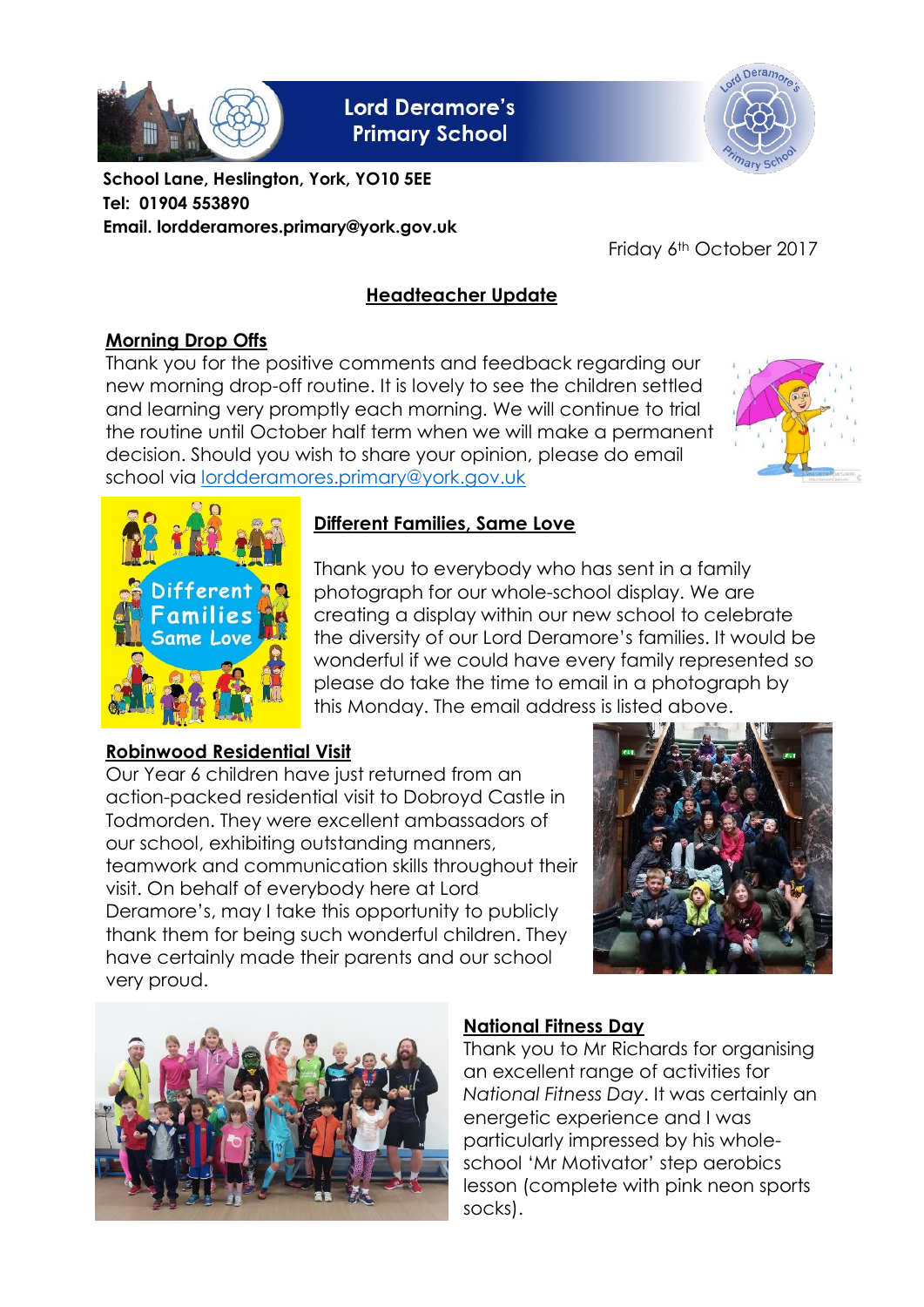# **PTA 'Cook Out'**

It was wonderful to see so many of you attending our recent Forest School 'Cook Out'. Events such as these are very unique to Lord Deramore's Primary School and we should feel rightly proud of our long-standing commitment to outdoor learning. Thank you to all of the parents who organised the event. We hope to see everybody at the next one!





# **Phonics Morning**

Thank you to the many parents, carers and family members who joined us for our Phonics and Early Reading open-morning. It was lovely to see so many of you joining in with lessons and activities which promote children's early reading skills. If you were unable to make it, teachers would be more than happy to chat to you about any questions you may have. On Wednesday 8th November, we will be holding a similar morning for Key Stage 2 families. Save the date!

### **Extra-Curricular Clubs**

In our recent parental questionnaire (more details in this update), some parents asked us to increase the number of extra-curricular clubs on offer. Mr Richards has taken a lead on this area. If you have any contacts of who could potentially offer a club, please do pass on their details to him via [mark2.richards@york.gov.uk.](mailto:mark2.richards@york.gov.uk)



This half term, we have 'Coding', 'Tu Tu Funky', Zumba, Football, Crafts, Multisports, Chess, Rock and Pop band, Orchestra and guitar tuition on offer. We aim to increase these further over the coming months.

# **School Development Priorities**

Over the past few weeks, staff and governors have reflected on our school's strengths and areas for further development so that we can live out our vision of '*striving to be the best we can be'*. We have four core areas that we are working very closely on this year. I will update you regularly with our progress.



**Priority 1:** Embed a simple and accessible **assessment** system that informs future learning, promotes rapid pupil progress and ultimately ensures that all children reach their full potential.



**Priority 2:** Design our curriculum so that it further motivates and engages all learners, focussing especially on **writing** and narrowing any gender attainment gaps in literacy.



Priority 3: Strengthen further the provision for our most vulnerable learners, (particularly **disadvantaged children** and those with English as an Additional Language) so that barriers to learning are reduced.



Priority 4: Develop our indoor and **outdoor learning environments** so that our new school becomes a wonderful place for children to play, learn and grow.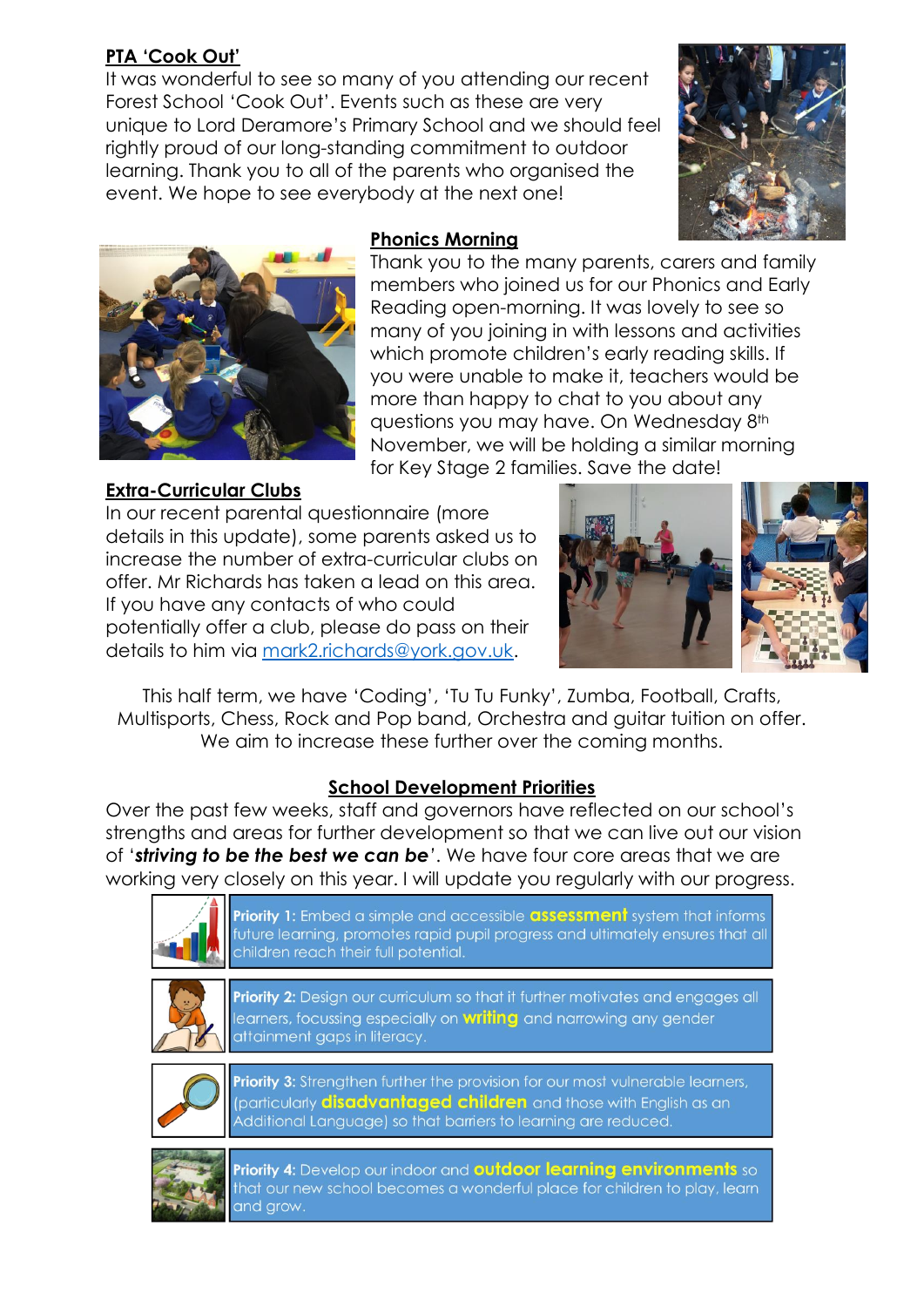### **Teaching Assistant Vacancy**

In order to provide the best possible support for our children, we are advertising for an additional Teaching Assistant to work with Mr Richards, Mr Sharpe and Mrs Lee in Years 5/6 – alongside supporting Mrs Hitchon in delivering special educational needs and English as an Additional Language support on an afternoon throughout the school. Details are on our website.

#### **Parental Questionnaires**

Thank you so much to everybody who completed and returned last month's parental questionnaire. We had **75** returns in total. It is extremely pleasing to report that **99%** of parents and carers would recommend Lord Deramore's Primary to others. Here are the results, complete with responses to some of the questions or queries flagged up. Governors and Senior Leaders will ensure that your views are considered and that regular opportunities are provided for you to feed into our school development work.

|                                                                                          | Strongly<br>Agree | Agree     | <b>Disagree</b> | Strongly<br><b>Disagree</b> |
|------------------------------------------------------------------------------------------|-------------------|-----------|-----------------|-----------------------------|
| My child is happy at Lord Deramore's Primary<br>School (75 responses)                    | 73%<br>55         | 27%<br>20 |                 |                             |
| My child feels safe at Lord Deramore's<br><b>Primary School (74 responses)</b>           | 81%<br>60         | 19%<br>14 |                 |                             |
| My child makes good progress at Lord                                                     | 64%               | 35%       | 3%              |                             |
| <b>Deramore's Primary School (74 responses)</b>                                          | 47                | 26        | $\overline{2}$  |                             |
| My child is well looked after at Lord<br><b>Deramore's Primary School (75 responses)</b> | 73%<br>55         | 25%<br>19 | $1\%$           |                             |
| My child is taught well at Lord Deramore's                                               | 69%               | 28%       | 3%              |                             |
| <b>Primary School (75 responses)</b>                                                     | 52                | 21        | $\overline{2}$  |                             |
| My child receives appropriate homework for                                               | 51%               | 37%       | 12%             |                             |
| their age (75 responses)                                                                 | 38                | 28        | 9               |                             |
| Lord Deramore's Primary School makes sure<br>its pupils are well behaved (74 responses)  | 64%<br>47         | 36%<br>27 |                 |                             |
| <b>Lord Deramore's Primary School deals</b>                                              | 49%               | 49%       | 3%              |                             |
| effectively with bullying (68 responses)                                                 | 33                | 33        | $\overline{2}$  |                             |
| Lord Deramore's Primary School is well led<br>and managed (73 responses)                 | 73%<br>53         | 26%<br>19 | $1\%$           |                             |
| Lord Deramore's Primary School responds well                                             | 56%               | 40%       | 4%              |                             |
| to any concerns I raise (73 responses)                                                   | 41                | 29        | 3               |                             |
| I receive valuable information from the school                                           | 59%               | 35%       | 7%              |                             |
| about my child's progress (75 responses)                                                 | 44                | 26        | 5               |                             |

| Feedback                                             | Response                                                                                                                                                                                                                                                                                                                                                                                                                                                                                             |
|------------------------------------------------------|------------------------------------------------------------------------------------------------------------------------------------------------------------------------------------------------------------------------------------------------------------------------------------------------------------------------------------------------------------------------------------------------------------------------------------------------------------------------------------------------------|
| School dinner<br>issues and<br>feedback              | Jenny Scholes (School Business Manager) can relay any detailed feedback<br>regarding menu choices or quality to Caterlink. She can be contacted via<br>jenny.scholes@york.gov.uk. Naturally, our provider Caterlink is keen to work<br>with school and families to provide the best meals possible.                                                                                                                                                                                                  |
| Wet coats and<br>clothing being<br>stored in lockers | We are unable to place coat pegs in the vestibule areas because of lack of<br>space and due to Health and Safety reasons. Because the cloakroom areas<br>are emergency exits, coat pegs could potentially lead to coats being left on<br>the floor and partially blocking escape routes. In order to allow children's<br>wet coats or clothing to dry before being stored in lockers, teachers are<br>allowing children to hang any damp clothing over their classroom chairs<br>until they are dry. |